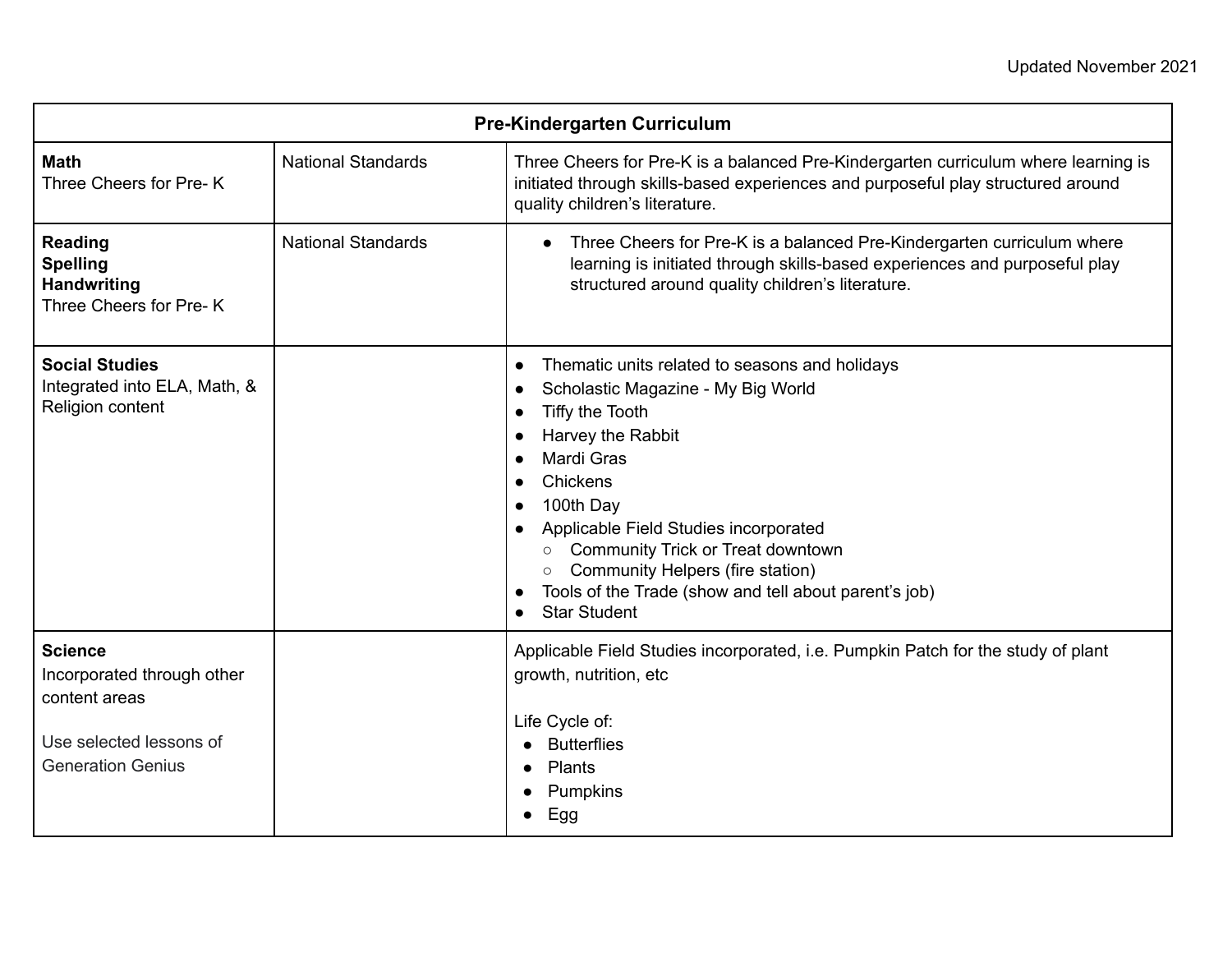| <b>Theology</b><br><b>Discovering God</b><br><b>Virtues in Practice</b> |                            | Daily Prayer<br>$\bullet$<br><b>Prayers Learned</b><br>○ Sign of the Cross<br><b>Grace before Meals</b><br>May Crowning of Mary Presentation by class<br>Service Project (Scholastic Book Club Bedtime Pajama Drive)<br><b>Weekly Mass</b><br>First & Third Friday Rosary<br><b>First Thursday Adoration</b><br>$\bullet$<br><b>Studying the Saints</b><br><b>Blessing of the Pets</b><br><b>Blessing of the Tombs</b><br><b>Blessing of the Throats</b><br>St. Joseph's Altar Presentation<br>The Way of the Cross<br><b>Community Service Projects</b><br>The Virtues in Practice Program focuses on the same virtue school-wide for a month |
|-------------------------------------------------------------------------|----------------------------|------------------------------------------------------------------------------------------------------------------------------------------------------------------------------------------------------------------------------------------------------------------------------------------------------------------------------------------------------------------------------------------------------------------------------------------------------------------------------------------------------------------------------------------------------------------------------------------------------------------------------------------------|
|                                                                         |                            | at a time. It covers 27 virtues over a three-year cycle, with 81 saints held as models<br>of the virtues. The years focus on the Year of Faith, Year of Hope, and Year of<br>Charity.                                                                                                                                                                                                                                                                                                                                                                                                                                                          |
| <b>Testing</b>                                                          | <b>Brigance Screener</b>   | The Brigance Screener uses observation, interviews, and child performance<br>of skills to pinpoint understanding in the domains tied to early development<br>and school or kindergarten readiness.                                                                                                                                                                                                                                                                                                                                                                                                                                             |
|                                                                         | <b>STAR Early Literacy</b> | STAR Early Literacy measures early literacy providing reliable and valid data<br>about students' phonological awareness, phonics, word recognition, fluency<br>(including estimated oral reading fluency), and vocabulary.                                                                                                                                                                                                                                                                                                                                                                                                                     |
| <b>Enrichment Opportunity</b><br>English-Language Arts                  |                            | Compete in writing competitions at Parish Level                                                                                                                                                                                                                                                                                                                                                                                                                                                                                                                                                                                                |
| <b>Accelerated Reader</b>                                               |                            | A computer program that helps teachers and librarians manage and monitor<br>children's independent reading practice.                                                                                                                                                                                                                                                                                                                                                                                                                                                                                                                           |